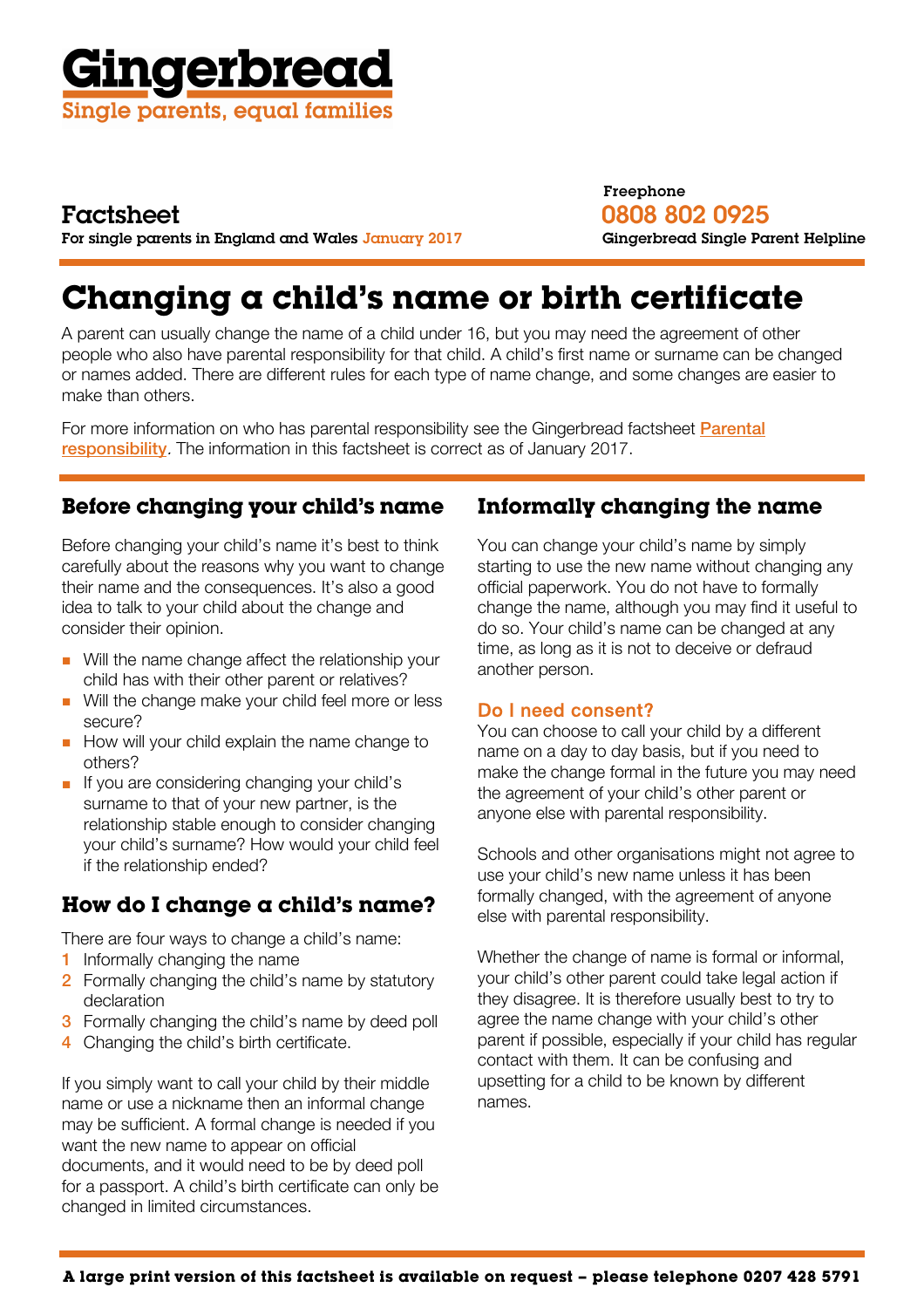## **Formally changing the name**

### Changing the name by statutory declaration

A statutory declaration is a formal statement showing a person's intention to give up a name and take a new one. A statutory declaration provides evidence of a name change but does not change the name on a birth certificate. If you need to prove your child's identity you will need to provide their birth certificate and the statutory declaration of name change. Birth certificates can only be changed in certain circumstances; see page three.

If you change your child's name by statutory declaration, the name can be changed again in future if necessary.

Most organisations will accept a statutory declaration as formal evidence of a name change and should amend their records to show your child's new name. There are some occasions where a statutory declaration is not sufficient to change details; on official documents like a passport or driving licence a deed poll is required.

### How do I get a statutory declaration?

You can write your own statutory declaration or a solicitor can draft one for you. The document has to be signed under oath in front of a solicitor or in a magistrates' court. Solicitors usually charge for drafting and signing statutory declarations and courts charge a fee. It's advisable to find out and agree the fees in advance.

## Changing the name by deed poll

Deed poll is a legal way of getting evidence of a name change but it does not change the name on a birth certificate. If your child's name is changed by deed poll you will need to show this document as well as their birth certificate to prove their identity. Birth certificates can only be changed in certain circumstances, see page three.

Many people may not need to change their name by deed poll and can manage on a day to day basis by simply requesting that others call them by their new name or getting a statutory declaration.

There are circumstances where a deed poll is needed, for example if you want to change your child's name on official documents.

You should check with the passport agency to find out what evidence and documents they need in order to make any changes to your child's details on their passport, as they may not accept a deed poll.

If a name is changed by deed poll it can be changed again at a later date, if necessary, by getting another deed poll.

### How do I get a deed poll?

You can write the deed poll yourself but you should take care to include all the necessary information. Ready-made forms are available from some stationers or a solicitor can prepare a deed poll for a fee. The document should be signed by two witnesses, stating their names and occupations.

An application for a deed poll to change a child's name must be supported by a statement saying that the change of name is for the benefit of the child. The statement must be signed by all those who have parental responsibility for the child, and by a witness.

Solicitors usually charge for drafting deed polls and the court charges a fee if you decide to enrol the deed. If you are on a low income contact Civil Legal Advice to find out if you are eligible for help with solicitor's fees and ask the court for a fee exemption form. Contact details are on page five.

### Is there a record of deed polls?

There is no central register of name changes in the UK but you can choose to log a record of your deed poll with the Royal Courts of Justice, which keeps public records. This is called enrolling your deed poll. Enrolling keeps a safe record of the change and allows you to request copies if needed. There is a charge for the service.

Further information on deed polls is available on the gov.uk website at **https://www.gov.uk/** [change-name-deed-poll/change-a-childs](https://www.gov.uk/change-name-deed-poll/change-a-childs-name)name or you can contact the Royal Court of Justice for more information. See further help and information on page five.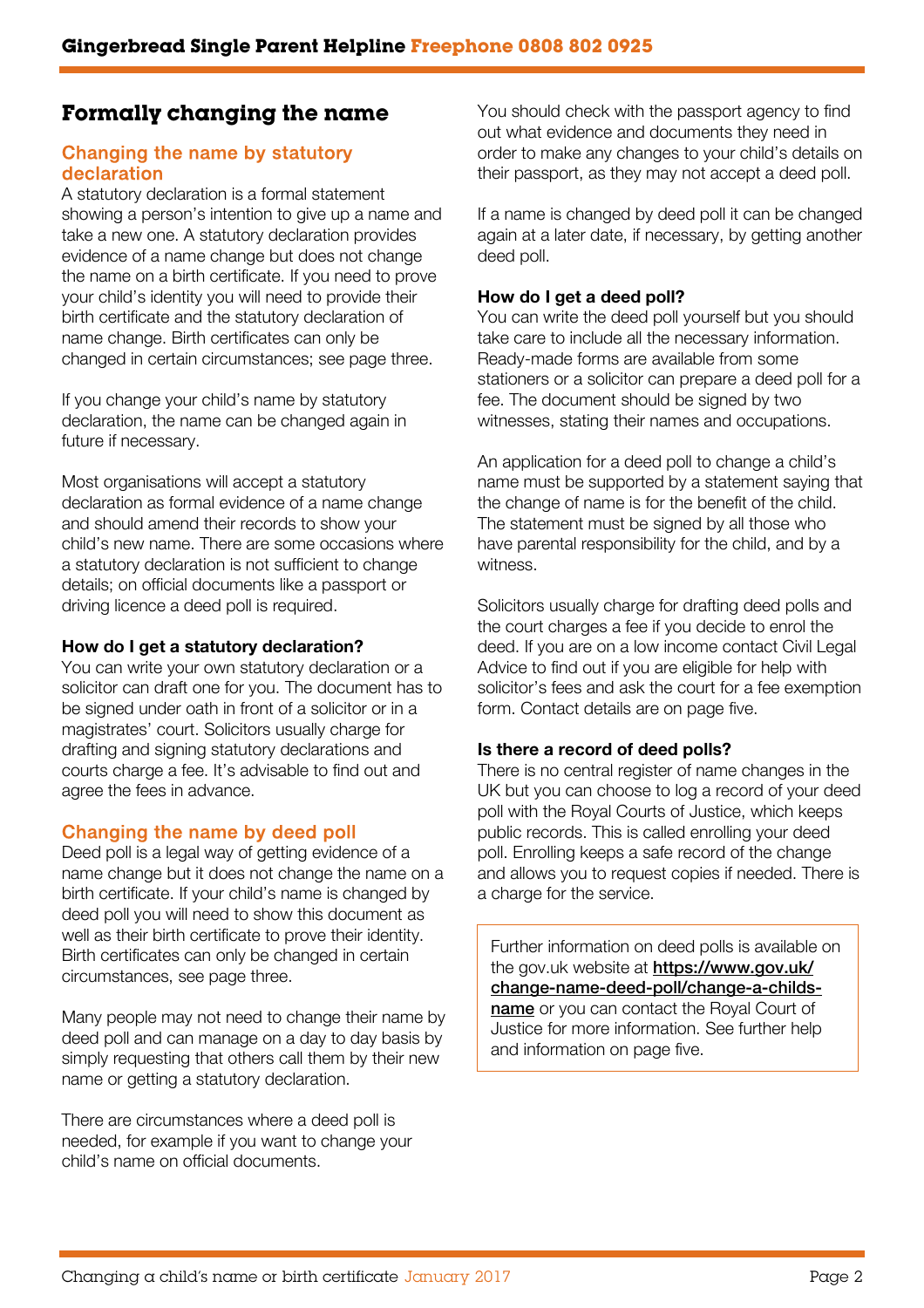## **Changing a child's birth certificate**

## Amending a birth certificate

If you change a child's name by statutory declaration or deed poll, this does not change their birth certificate. This is because a birth certificate is seen as a historic record of the facts at the time of the birth. A birth certificate can only be amended in the circumstances listed below.

### Amending a child's first name

You can change a child's first name on their birth certificate in the following circumstances:

- If your child was baptised within 12 months of the birth being registered and given a baptismal name. If your child was baptised in a Christian church the vicar or minister of the church needs to complete a certificate of name given in baptism form. They may charge you for this.
- If a different first name was given and regularly used within 12 months of the birth being registered. You will need to complete a certificate of name not given in baptism form.

Forms are available from your local register office or [www.gov.uk](www.gov.uk.). Completed forms should be sent to the original registry office. You must be the mother, father or legal guardian of the child to make the change. You can only make changes to a child's first name once; any further changes cannot be recorded on the birth certificate.

### Correcting a spelling error

If an error has been made in the birth registration you should contact the registry office where the birth was registered to add or amend details. You will need evidence to show that a mistake was made at the time, for example your child's passport or baptismal certificate.

## Changing a child's surname

You can only amend a child's surname on the original birth certificate to correct a spelling mistake, or if you are re-registering the birth to include the biological father.

## Re-registering the birth

However, you can re-register a birth and create a new birth certificate in one of the following circumstances at any time:

- To record the biological father's details on the birth record
- To record the female partner of the child's mother on the birth record, if she is the legal parent and was not recorded originally
- Following the marriage of the parents, if they were not married at the time of the birth
- Following the civil partnership of the legal parents, if they were not civil partners at the time of the birth
- After a court has issued a declaration of parentage.

#### What if the wrong man was named as the father?

If at the original registration of birth, the wrong man was recorded as the father, the birth can be reregistered and the biological father registered. A court order or DNA test showing your child's paternity must be provided. This can be by agreement with the mother, or the biological father can re-register the birth without the mother's agreement by getting a declaration of parentage from the court.

Although the biological father's name can be added to the birth certificate, the child's name can only be changed by agreement with the mother.

To make this type of change you must apply to the General Register Office. See page five for their contact details.

### What if no father was named?

If no father was named at the original registration of the birth, the birth can be re-registered to include the name of the biological father if both parents agree. If the mother agrees then the father will get parental responsibility when the birth is re-registered. The child's surname can be changed to that of the biological father but only if the mother agrees.

If the mother does not agree to the re-registration, the father needs to get a declaration of parentage to change the birth certificate. The father could not change the child's name without the mother's agreement.

### What is a declaration of parentage?

A declaration of parentage is where the court makes a decision on whether someone is, or is not, the parent of a child. To get a declaration of parentage there needs to be sufficient evidence that the person in question is the child's parent. Anyone with a significant connection to the child can apply to court for a declaration of parentage, including the child's mother or grandparent. If the court makes a declaration of parentage, it will inform the Registrar-General and will change the child's birth certificate to show the parent's name.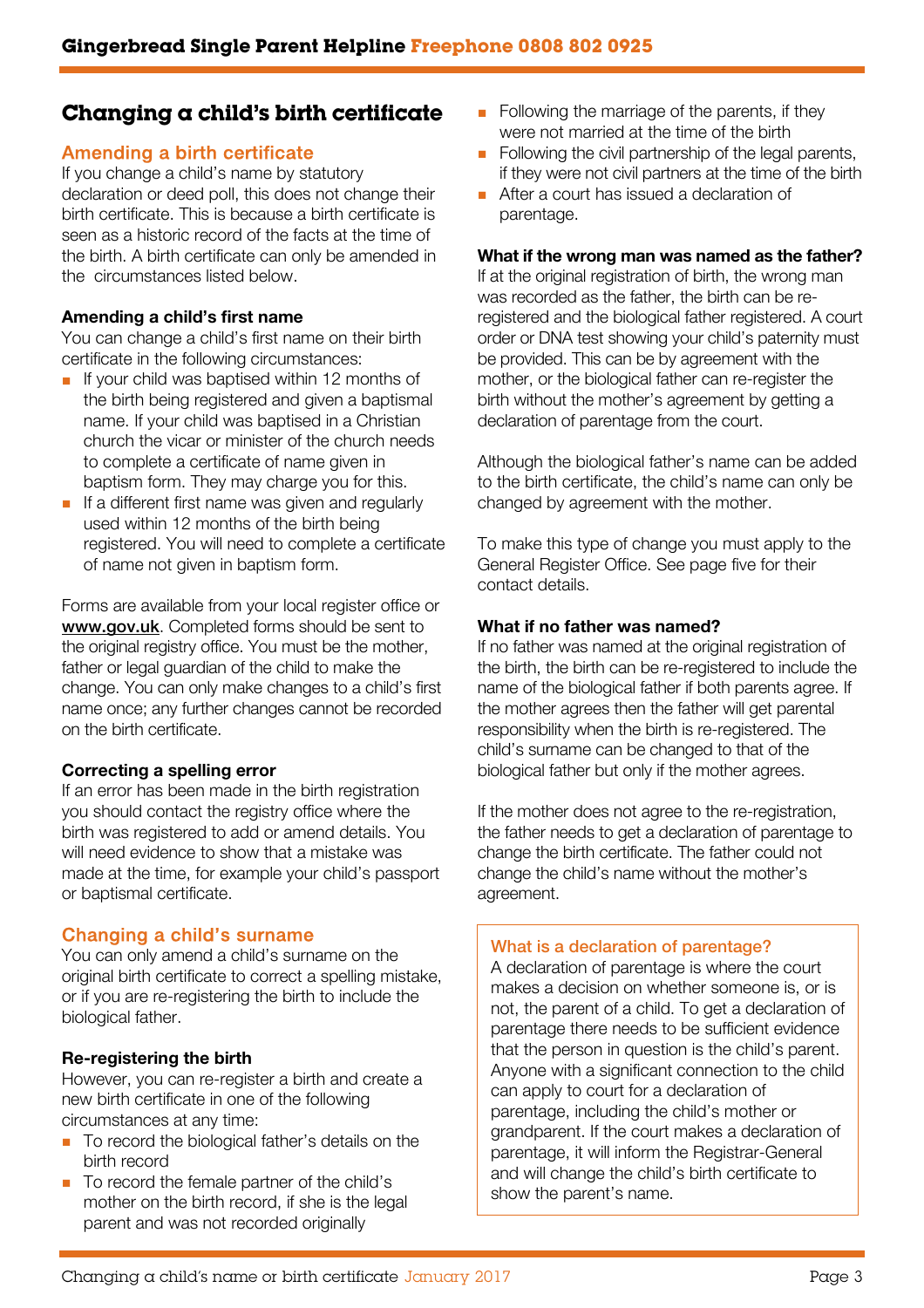## **Consent to formally change your child's name**

## Do I need consent?

Whether or not you need consent to formally change your child's name depends on whether anyone else has parental responsibility for your child.

For more information on parental responsibility see the Gingerbread factsheet **Parental** [responsibility](https://gingerbread.org.uk/factsheet/19/Parental-responsibility-).

### If you're the only person with parental responsibility

If you are the only person with parental responsibility you do not need anyone else's consent to change your child's name. However, it is useful to agree the name change with your child's other parent if possible because they could apply to court to stop or reverse the change even if they do not have parental responsibility. In this situation the court will consider what is in the best interests of the child. For example, if your child has regular contact with their other parent the court may order that the child keeps that parent's surname so that a link is maintained between parent and child.

### If there's someone else with parental responsibility

If there is someone else with parental responsibility, you will need their agreement to change your child's name formally, either by statutory declaration or deed poll. This agreement does not necessarily need to be in writing unless there is a child arrangements order for the child.

### If there is a child arrangements order in place stating who the child lives with

Everyone with parental responsibility must give written consent before the child's name can be changed.

### What if I don't know where my child's other parent is?

You may be able to change a child's name without the agreement of anyone else with parental responsibility if you do not know where they are.

You will need to explain the steps you have taken to contact the other person, for example writing to their last known address and contacting their friends and relatives. You could also explain why you do not know where they are, how long it is since you or your child has seen them and signs of their absence, such as not sending the child birthday cards. If you are applying for a deed poll you should include this information in your supporting statement.

The most effective way to deal with this situation may be to apply to the court for a specific issue order. The court can make an order granting you permission to change your child's name and this will ensure that organisations such as the passport office accept the change of name. The form to do this is called C100 and you can find it at

## <http://hmctsformfinder.justice.gov.uk>

### My child's other parent won't agree to change their name

If someone with parental responsibility doesn't want your child's name to be changed, you can apply to the court for a specific issue order. The court would consider what was in your child's best interests, and if your child is old enough their opinion can be taken into account. Your child's other parent can also apply to court to stop a name change – and the court will decide what's best for the child.

You would have to persuade the court that a change of name would be in your child's best interests. Courts can be reluctant to agree to a child's name being changed, as keeping a parent's surname maintains a link between the child and that parent, unless there are exceptional circumstances.

### My child doesn't want their name changed

A parent can usually change the name of a child under 16 without the child's consent. If a court considers a child to be mature enough and able to fully understand the situation then they may allow them to apply for a court order to stop the change. If your child is aged 16 or 17 you can't change their name without their consent.